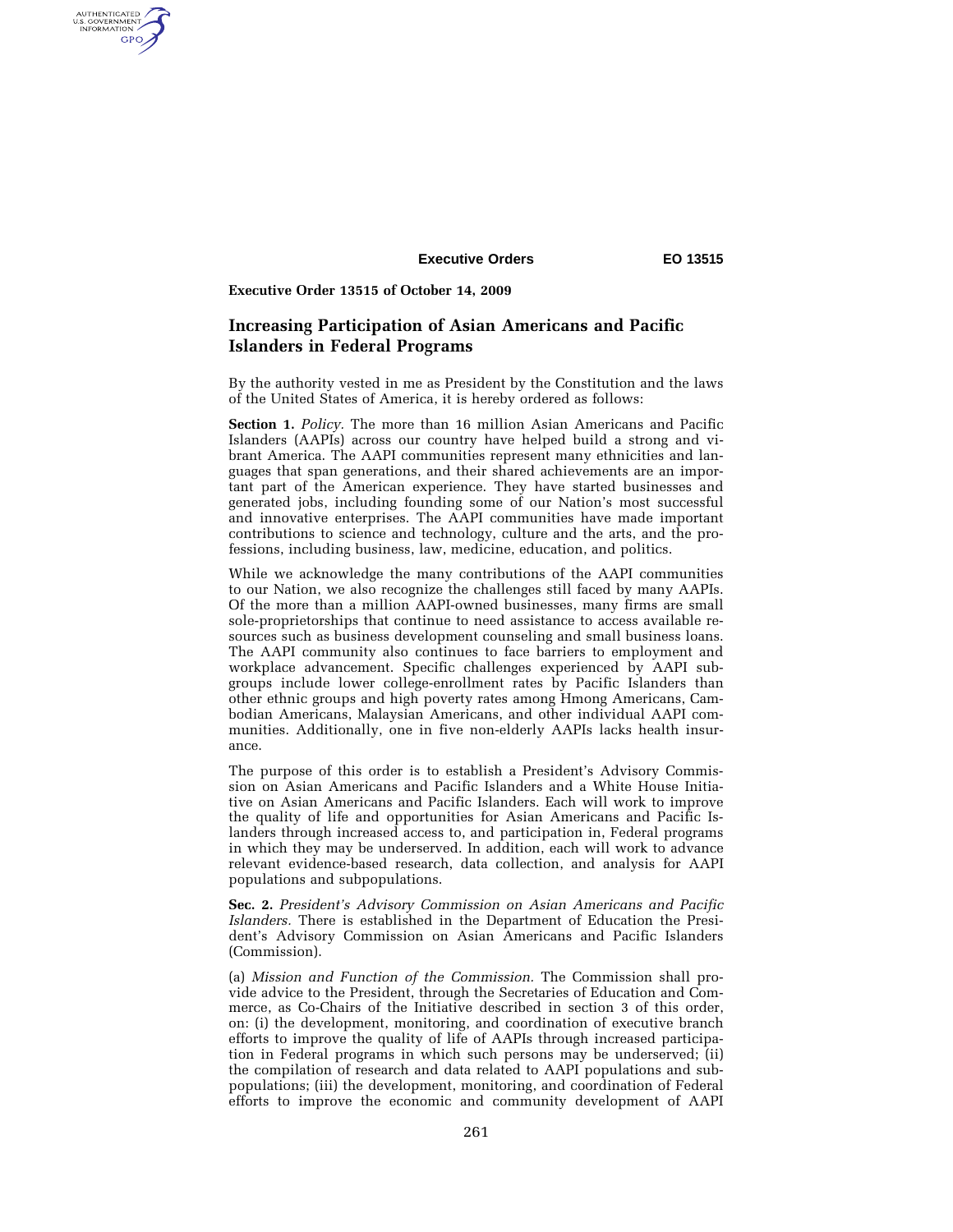### **EO 13515 Title 3—The President**

businesses; and (iv) strategies to increase public and private-sector collaboration, and community involvement in improving the health, education, environment, and well-being of AAPIs.

(b) *Membership of the Commission.* The Commission shall consist of not more than 20 members appointed by the President. The Commission shall include members who: (i) have a history of involvement with the AAPI communities; (ii) are from the fields of education, commerce, business, health, human services, housing, environment, arts, agriculture, labor and employment, transportation, justice, veterans affairs, and economic and community development; (iii) are from civic associations representing one or more of the diverse AAPI communities; or (iv) have such other experience as the President deems appropriate. The President shall designate one member of the Commission to serve as Chair, who shall convene regular meetings of the Commission, determine its agenda, and direct its work.

(c) *Administration of the Commission.* The Secretary of Education, in consultation with the Secretary of Commerce, shall designate an Executive Director for the Commission. The Department of Education shall provide funding and administrative support for the Commission to the extent permitted by law and within existing appropriations. Members of the Commission shall serve without compensation, but shall be allowed travel expenses, including per diem in lieu of subsistence, as authorized by law for persons serving intermittently in the Government service (5 U.S.C. 5701– 5707). Insofar as the Federal Advisory Committee Act, as amended (5 U.S.C. App.) (the "Act"), may apply to the administration of the Commission, any functions of the President under the Act, except that of reporting to the Congress, shall be performed by the Secretary of Education, in accordance with the guidelines issued by the Administrator of General Services.

(d) *Termination Date.* The Commission shall terminate 2 years from the date of this order, unless renewed by the President.

**Sec. 3.** *White House Initiative on Asian Americans and Pacific Islanders.*  There is established the White House Initiative on Asian Americans and Pacific Islanders (Initiative), a Federal interagency working group whose members shall be selected by their respective agencies. The Secretary of Commerce and the Secretary of Education shall serve as the Co-Chairs of the Initiative. The Executive Director of the Commission established in section 2 of this order shall also serve as the Executive Director of the Initiative and shall report to the Secretaries on Initiative matters.

(a) *Mission and Function of the Initiative.* The Initiative shall work to improve the quality of life of AAPIs through increased participation in Federal programs in which AAPIs may be underserved. The Initiative shall advise the Co-Chairs on the implementation and coordination of Federal programs as they relate to AAPIs across executive departments and agencies.

(b) *Membership of the Initiative.* In addition to the Co-Chairs, the Initiative shall consist of senior officials from the following executive branch departments, agencies, and offices:

- (i) the Department of State;
- (ii) the Department of the Treasury;
- (iii) the Department of Defense;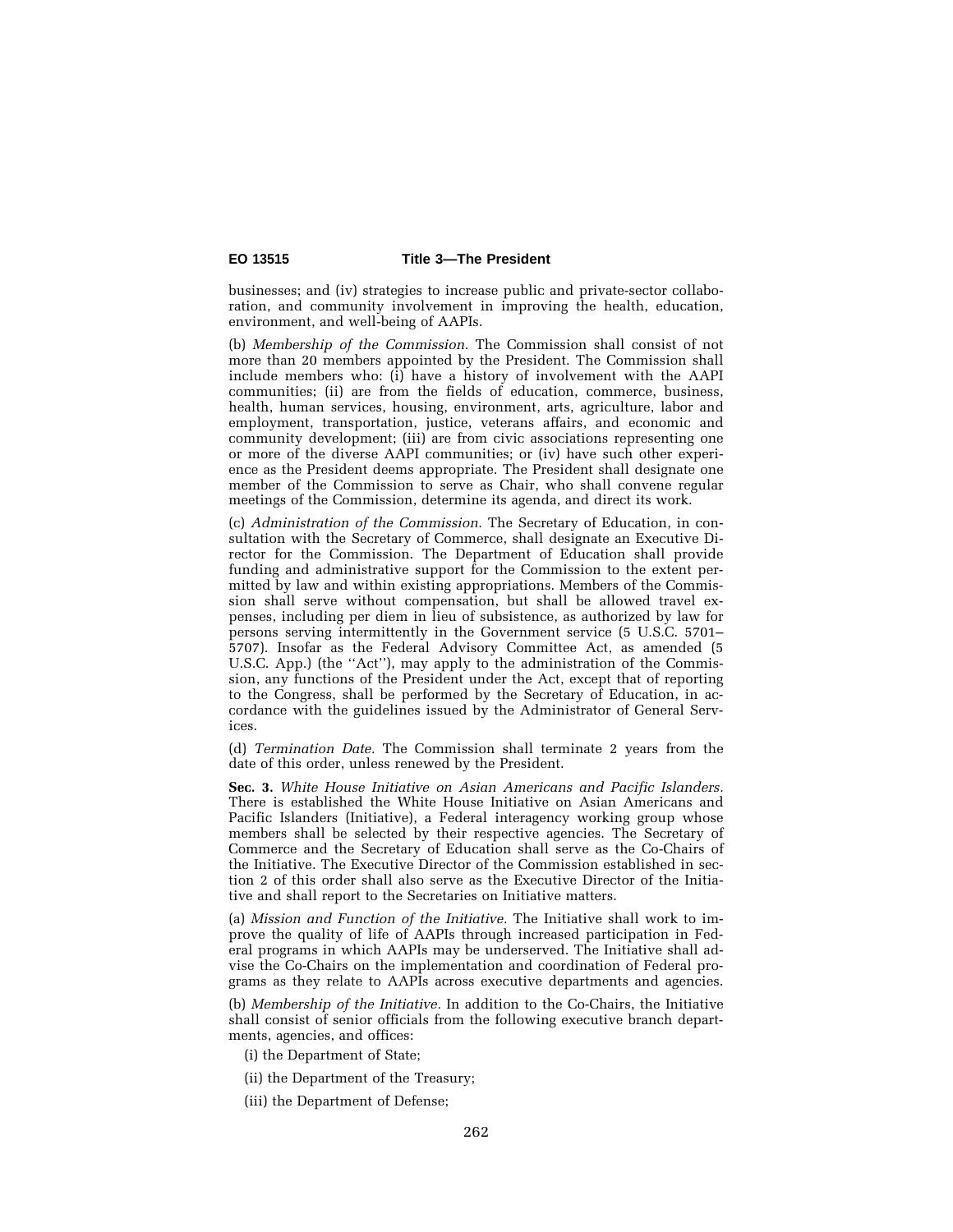# **Executive Orders EO 13515**

(iv) the Department of Justice;

(v) the Department of the Interior;

(vi) the Department of Agriculture;

(vii) the Department of Labor;

(viii) the Department of Housing and Urban Development;

(ix) the Department of Transportation;

(x) the Department of Energy;

(xi) the Department of Health and Human Services;

(xii) the Department of Veterans Affairs;

(xiii) the Department of Homeland Security;

(xiv) the Office of Management and Budget;

(xv) the Environmental Protection Agency;

(xvi) the Small Business Administration;

(xvii) the Office of Personnel Management;

(xviii) the Social Security Administration;

(xix) the White House Office of Cabinet Affairs;

(xx) the White House Office of Intergovernmental Affairs and Public Engagement;

(xxi) the National Economic Council;

(xxii) the Domestic Policy Council;

(xxiii) the Office of Science and Technology Policy; and

(xxiv) other executive branch departments, agencies, and offices as the President may, from time to time, designate.

At the direction of the Co-Chairs, the Initiative may establish subgroups consisting exclusively of Initiative members or their designees under this section, as appropriate.

(c) *Administration of the Initiative.* The Department of Education shall provide funding and administrative support for the Initiative to the extent permitted by law and within existing appropriations. The Co-Chairs shall convene regular meetings of the Initiative, determine its agenda, and direct its work.

(d) *Federal Agency Plans and Interagency Plan.* Each executive department and agency designated by the Initiative shall prepare a plan (agency plan) for, and shall document, its efforts to improve the quality of life of Asian Americans and Pacific Islanders through increased participation in Federal programs in which Asian Americans and Pacific Islanders may be underserved. Where appropriate, this agency plan shall address, among other things, the agency's efforts to:

(i) identify Federal programs in which AAPIs may be underserved and improve the quality of life for AAPIs through increased participation in these programs;

(ii) identify ways to foster the recruitment, career development, and advancement of AAPIs in the Federal Government;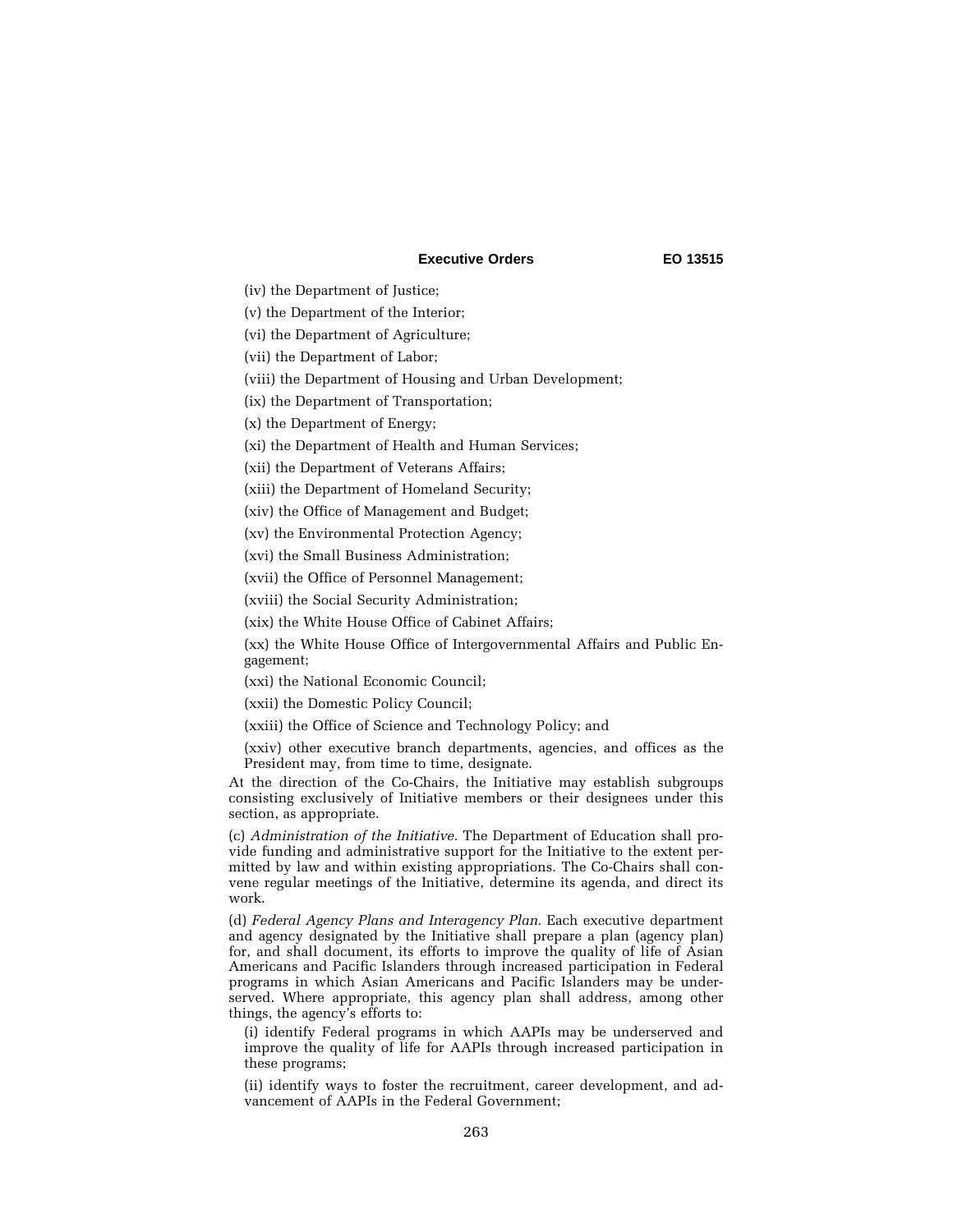### **EO 13515 Title 3—The President**

(iii) identify high-priority action items for which measurable progress may be achieved within 2 years to improve the health, environment, opportunity, and well-being of AAPIs, and implement those action items;

(iv) increase public-sector, private-sector, and community involvement in improving the health, environment, opportunity, and well-being of AAPIs;

(v) foster evidence-based research, data-collection, and analysis on AAPI populations and subpopulations, including research and data on public health, environment, education, housing, employment, and other economic indicators of AAPI community well-being; and

(vi) solicit public input from AAPI communities on ways to increase and improve opportunities for public participation in Federal programs considering a number of factors, including language barriers.

Each agency, in its plan, shall provide appropriate measurable objectives and, after the first year, shall provide for the assessment of that agency's performance on the goals set in the previous year's plan. Each agency plan shall be submitted to the Co-Chairs by a date to be established by the Co-Chairs. The Co-Chairs shall review the agency plans and develop for submission to the President a Federal interagency plan to improve the quality of life of AAPIs through increased participation in Federal programs in which such persons may be underserved. Actions described in the Federal interagency plan shall address improving access by AAPIs to Federal programs and fostering advances in relevant research and data.

### **Sec. 4.** *General Provisions.*

(a) This order supersedes Executive Order 13125 of June 7, 1999, and Executive Order 13339 of May 13, 2004.

(b) The heads of executive departments and agencies shall assist and provide information to the Commission, consistent with applicable law, as may be necessary to carry out the functions of the Commission. Each executive department and agency shall bear its own expenses of participating in the Commission.

(c) Nothing in this order shall be construed to impair or otherwise affect:

(i) authority granted by law to an executive department, agency, or the head thereof; or

(ii) functions of the Director of the Office of Management and Budget relating to budgetary, administrative, or legislative proposals.

(d) This order shall be implemented consistent with applicable law and subject to the availability of appropriations.

(e) For purposes of this order, the term ''Asian American and Pacific Islander'' includes persons within the jurisdiction of the United States having ancestry of any of the original peoples of East Asia, Southeast Asia, or South Asia, or any of the aboriginal, indigenous, or native peoples of Hawaii and other Pacific Islands.

(f) This order is not intended to, and does not, create any right or benefit, substantive or procedural, enforceable at law or in equity by any party